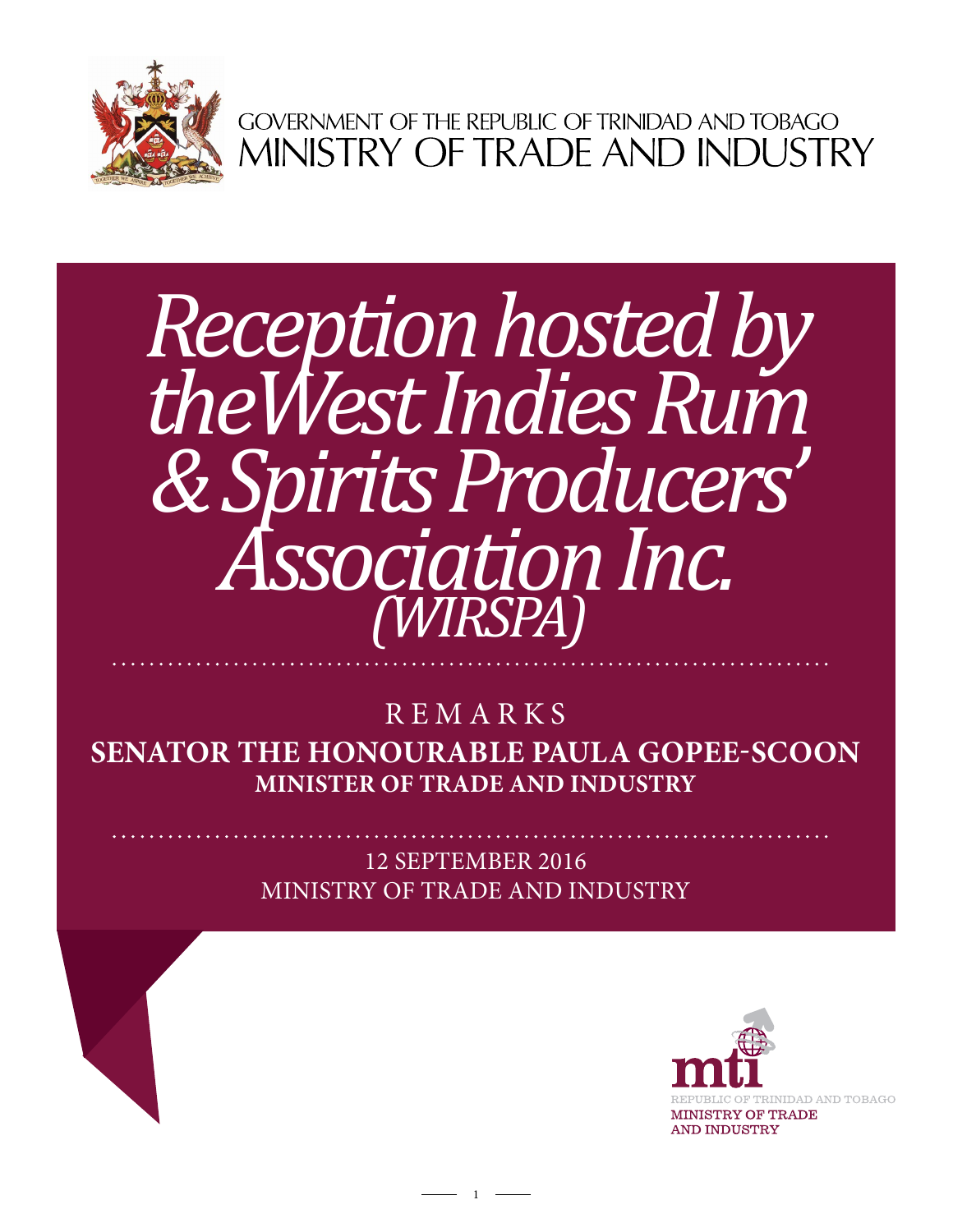I am pleased to join you today on the occasion of the Technical Workshop hosted by the West Indies Rum & Spirits Producers' Association (WIRSPA) and Angostura Holdings Limited. We all look forward to learning more about Authentic Caribbean Rums and the outcomes of the Technical Workshop.

This workshop as I understand it, is to contribute towards improved capabilities among WIRSPA members and it is well-timed given the positive outlook on the global rum industry. According to the International Wine and Spirits Record (UK), following a 15 year period of exponential growth, global rum sales, by value, are expected to continue rising given the propensity towards higher-value rum products. Conditions such as an increasing trend towards premium and super premium rums, increased popularity of cocktails among younger generations and a growing preference for spiced or flavoured rums augur well for this industry in both mature and also in emerging markets.

Caribbean territories have come to recognise the imperative of pursuing sustainable economic growth to achieve their social and economic development initiatives. In Trinidad and Tobago, emphasis is on the diversification of the non-energy sector. In neighbouring CARICOM countries, generally the focus has tended towards a few agricultural products and tourism. Consequently, when faced with exogenous shocks in these areas, all spheres of society are challenged to ramp up initiatives that will widen our countries' economic bases.

It bears noting that the Caribbean rum industry stands out as the largest agro-based export sector within several CARIFORUM countries. More than US\$300 million is collected annually in tax revenues from this industry in the Caribbean. Additionally, rum and spirits producers employ on average 55,000 persons across the region.

From the days of being favoured mainly by sailors and pirates, Caribbean rums now appeal to consumers with sip and savour palates. Indeed, this industry is now recognised within the global marketplace despite the trials of an increasingly competitive global economy.

To this end, the Government of Trinidad and Tobago is committed to collaborating with the private sector in full support of its further growth and development. The Official Policy Framework of the Government states that we will develop appropriate strategies in partnership with local manufacturers to create and sustain a more enabling business environment. This is being pursued using a multi-pronged approach.

The Ministry of Trade and Industry is keenly working towards expanding market access for local manufacturers. According to WIRSPA, over 60% of the region's rum production is exported which is approximately US\$550 million annually. This industry is therefore a significant earner of foreign exchange and we would like to see these figures go up.

The Ministry will collaborate to facilitate linkages between local manufacturers and the West Indian diaspora to stimulate penetration of these foreign markets.

The Ministry of Trade and Industry, also calls on the private sector to invest in research and development, not only of products and processes, but also to exploit potential export markets. Our State Agency, ExporTT stands ready to provide information on market intelligence, facilitate trade missions and a range of other services that can help build export capacity.

 $\overline{\phantom{a}}$  2  $\overline{\phantom{a}}$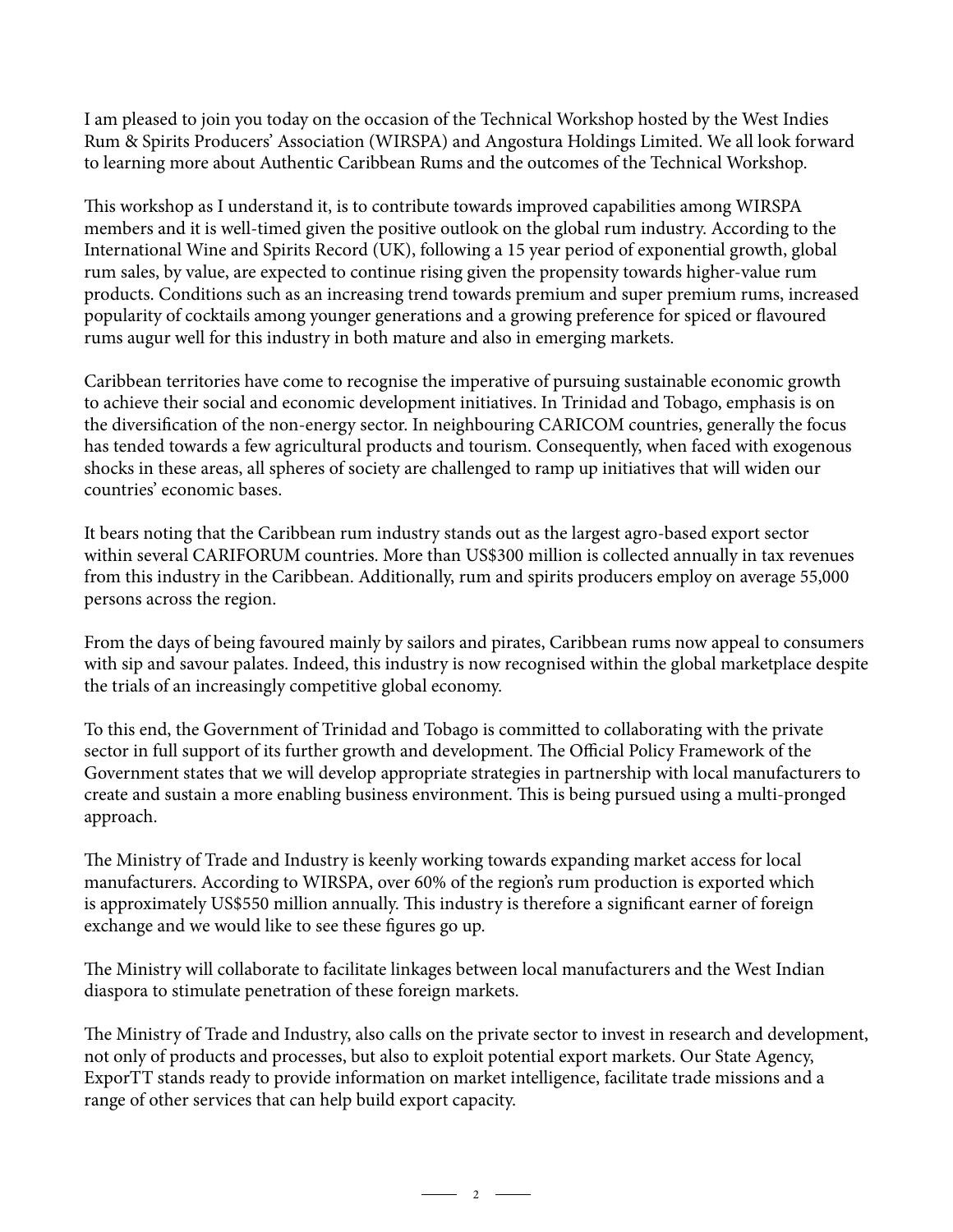Speaking more broadly, the Government is aware of some of the challenges facing the manufacturing sector as they pertain to shortages of skilled labour, obtaining foreign exchange and regulatory issues, among others. I want to assure you that we are working assiduously on short, medium and long-term measures to address all of these.

To this end, the Ministry of Trade and Industry is engaged in exploratory discussions with the Ministry of Finance and the Central Bank to implement a US Dollar Credit line that will be reserved for local manufacturers only. These may be small steps but they reflect the Government's undertaking to support the business community.

The country I must say, is proud of Angostura Holdings Limited and its globally recognised brand. Angostura, which is Trinidad and Tobago's only rum distillery, certainly stepped out of their natural comfort zone, took calculated risks and pursued available opportunities and so the world renowned Aromatic Bitters is exported to 164 countries. Countless gold standard awards have been won for their rum products and they have also been successful in penetrating the super-premium segment of the rum industry with their Cask Collection marketed in the United Kingdom, the European Union and even Australia. This is indeed commendable.

In terms of product excellence, our CARICOM neighbours can also boast of gold standard awards for their rum products such as the Mount Gay collection from Barbados, the Appleton Estate Reserve Blend from Jamaica and the El Dorado brand produced by Demerara Distillers in Guyana.

The very existence of the West Indies Rum and Spirits Producers' Association is testimony to the strength and viability of this industry. WIRSPA's efforts to improve the global competitiveness of regional rum producers is acknowledged. The development and marketing of the ACR Marque<sup>1</sup> in Europe, North America and Canada is one of several initiatives that will cement a place for Caribbean Rums among premium alcoholic beverages worldwide.

The Caribbean rum industry's strength is well recognised as demonstrated by your engagement with pertinent authorities on rum subsidies in Puerto Rico and the US Virgin Islands and the willingness to take this issue to the World Trade Organisation. I too feel that I am better poised to represent you at COTED meetings when these discussions come up. This industry is well organised, steeped in capacity building initiatives and an aggressive defender of fair-trade practices. This is applauded.

Ladies and gentlemen, I also took note of the 2012 – 2016 CARIFORUM Rum Sector Support project<sup>2</sup> which was partially funded by the European Union and was implemented by WIRSPA. This programme was comprehensive and covered, among other areas, infrastructural upgrades, waste and environmental management, marketing and even management training, and ensures that Caribbean rum and spirits producers have the capacity to compete at any level. This convinces all, that the rum-producing private sector is doing their part to ensure the industry's longevity.

*<sup>1</sup> The Authentic Caribbean Rum (ACR) marque was developed as a symbol of authenticity, provenance and quality for rums within the WIRSPA family.*

*<sup>2</sup> http://wirspa.com/rum-programme.html*